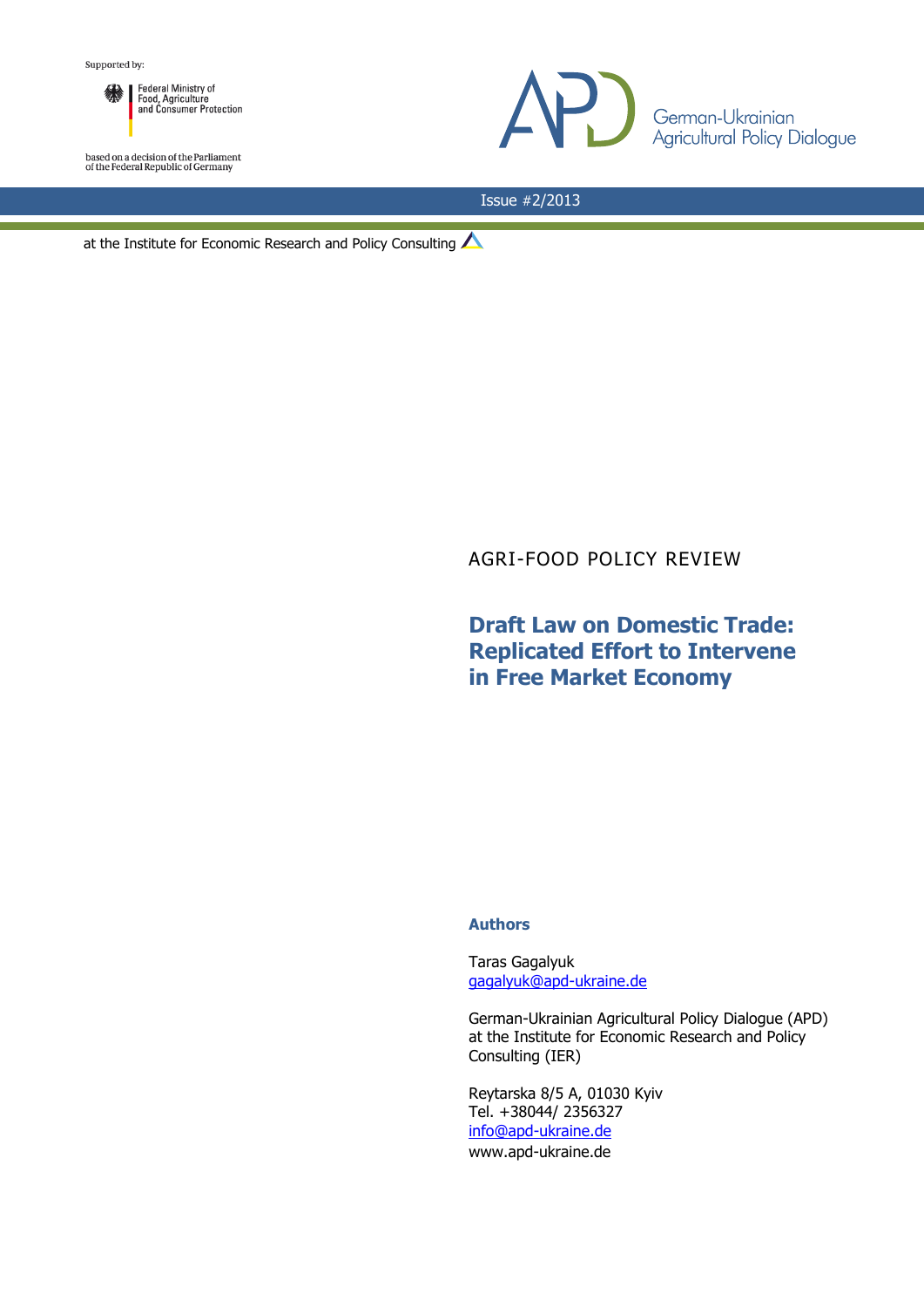**The draft law "On Domestic Trade", (No. 9443), aims to protect local markets from imports, secure competitive position of small traders as opposed to large retail chains and improve settlements between retail chains and their suppliers. Some provisions of the draft violate fundamental principles of market economy, hampering small size producers and traders, leading to monopolization of food industry and, consequently, to consumer price increase, thus jeopardize stabile supply of citizens. The results would be, thus, opposite to the declared objectives.**

The Cabinet of Ministers of Ukraine on January 22, 2013, submitted a new draft law "On Domestic Trade" to the Parliament of Ukraine. Bringing the above mentioned objectives to the forefront has been positively accepted by relevant agri-food associations and NGOs, but the instruments to achieve them have been heavily criticized at the same groups.

The reason for this is, that the draft law replicates the effort of its predecessor  $-$  the draft law "On Domestic Trade" dated from 2011 – to introduce several regulations which would, in essence, violate the principles of market economy. Inadequacy of some of these regulations has already been addressed in the [Policy Paper No. 36](http://www.ier.com.ua/ua/publications/consultancy_work/archive_2011/?pid=3046) of the German-Ukrainian Agricultural Policy Dialogue. Currently, the following provisions of the draft law are of concern:

1. Supermarkets, hypermarkets and other stores that have the area of more than 300 m<sup>2</sup> (hereinafter – retail chains) must be located at the distance of at least 5 km from cities:

Moving retail chains outside cities will affect not only retail chains, whose costs will drastically increase, but also face consumers with affordability of specific food items in the neighborhood. In addition, poor quality of roads inflicts significant transportation costs, so delivering of the products to remote areas might be rather expensive. In combination with price and mark-up limitations, this might lead to a situation when transporting the food from supply centers to distant areas might not be economically viable, so it will reduce supply of certain food products. Furthermore, consumers will be forced to spend additional sources to commute to suburb areas. This can be especially harmful for poor citizens and impact negatively to their balanced and healthy food supply.

2. Total supply chain mark-up (from producer to retailer) must not exceed 20% by the end of 2013 and 15% starting from 2014;

The proposed level of mark-up of 15% starting from 2014 is considerably low compared to other countries. For example, average mark-up for food products in the USA amounts to 81% (Dillivan, 2012). Average marketing margins in the EU Member States, according to the European Parliament, are as follows:

• In the milk and dairy products supply chains, producer-consumer price margins range from 28% to 62% for liquid milk, 25% to 60% for cheese and 42% to 82% for butter;

• In the meat and meat products supply chains, producer-consumer price margins are generally wider due to the number of different cuts and joints which have different consumer values. Price margins range from 12% to 92% for pork and from 7% to 74% for beef;

• In the fruit and vegetables supply chains, there is a wide variation in price margins by both product and EU Member State. Price margins for fruit (apples and pears) range from 26% to 74% and for all vegetables from 14% to 82%.

State mark-up controls may cause substantial structural changes at the upstream stages of the supply chain, i.e. among food manufacturers and agricultural producers. Producers will strive to regain some profits they lose via switching to more profitable products or reduction of product quality. Thus, not only food security but also food safety will be threatened.

One of the main concerns with respect to mark-up controls is that inability of small and medium-size traders (and suppliers) to deal with squeezed margins will lead to market monopolization by large traders and, thus, potential price increase and losses for consumers. Restricted mark-ups will make export of food products more attractive, resulting in domestic product supply to fall further below equilibrium level.

3. Retail chains must guarantee that 80% of the assortment traded is locally produced:

First of all, the clause violates specific provisions of Article III National Treatment on Internal Taxation